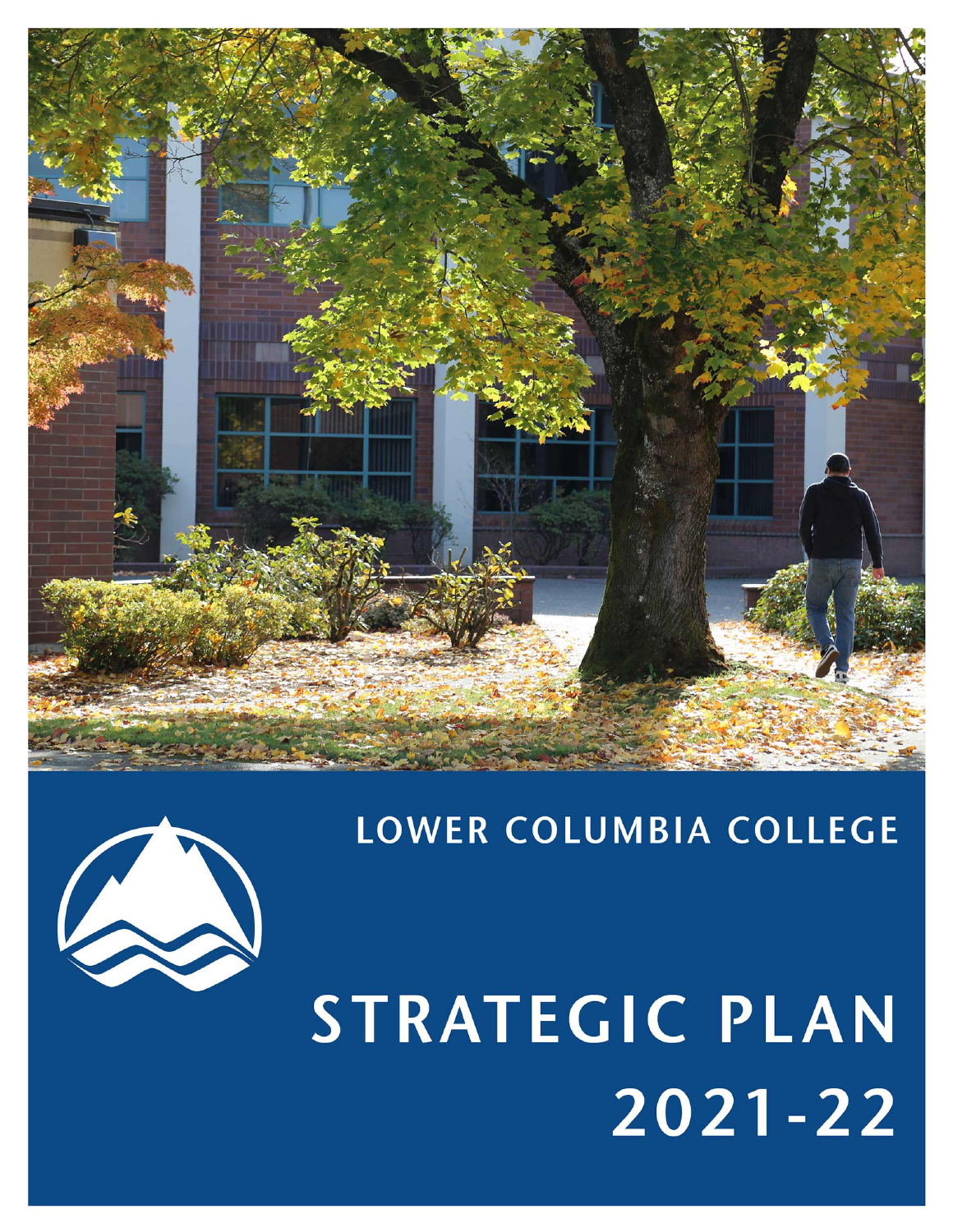## <span id="page-1-0"></span>**Mission, Vision and Values**

### **Mission**

The mission of Lower Columbia College is to ensure each learner's personal and professional success, and influence lives in ways that are local, global, traditional and innovative.

## **Vision**

Our vision is to be a powerful force for improving the quality of life in our community.

### **Values**

Our campus community expects an environment of integrity, respect, collaboration, cooperation, inclusion, and innovation that fosters personal growth, academic excellence, and accountability.

Strategic Plan approved by the Lower Columbia College Board of Trustees on July 28, 2021.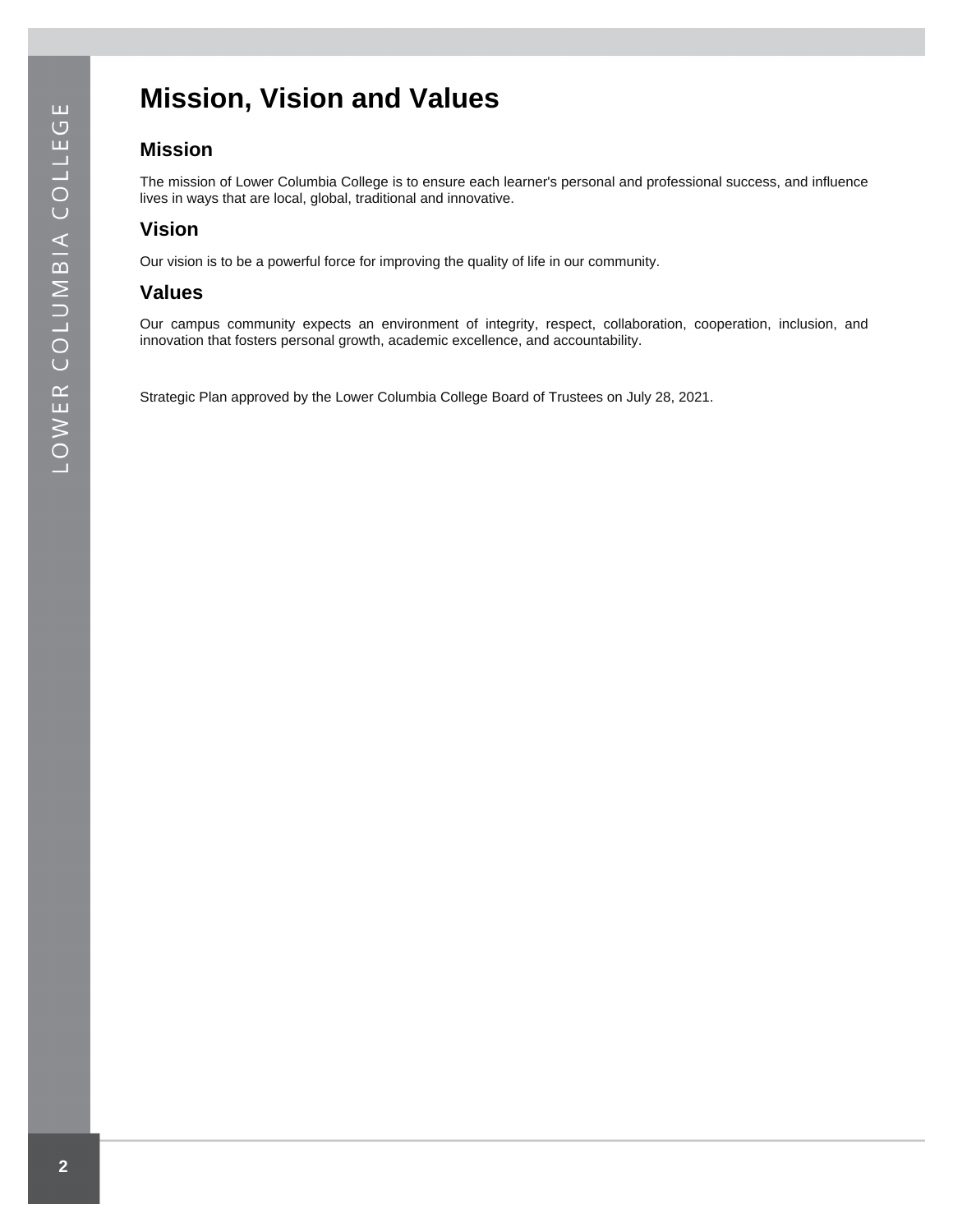## <span id="page-2-0"></span>**Workforce and Economic Development**

| <b>Objectives</b>                                                                                                                                       | <b>Key Performance Indicators</b>                                                                                                                                                                                                              |
|---------------------------------------------------------------------------------------------------------------------------------------------------------|------------------------------------------------------------------------------------------------------------------------------------------------------------------------------------------------------------------------------------------------|
| 1. Provide quality professional/technical education<br>for employment, skills enhancement, and career<br>development.                                   | a. Student performance<br>b. Demonstration of program competencies<br>c. College level math and English in first year<br>d. Completion<br>e. Licensure/certification rates<br>f. Success after completion (placement rate in the<br>workforce) |
| 2. Partner with business, community groups, and other<br>educational entities to provide workforce development<br>and customized programs and services. | g. Client assessment of programs and services                                                                                                                                                                                                  |

Strategic Initiative: Refine and revise our program mix to better serve the community, ensure that all students have access to viable career pathways, and expand our mission to incorporate bachelor of applied science degree programs.

| <b>Planning Category</b>                  | <b>Annual Priorities</b>                                                                                                                                                                                                                                                                                                                                                                                                                                                                                                                                                                                                                                                              |
|-------------------------------------------|---------------------------------------------------------------------------------------------------------------------------------------------------------------------------------------------------------------------------------------------------------------------------------------------------------------------------------------------------------------------------------------------------------------------------------------------------------------------------------------------------------------------------------------------------------------------------------------------------------------------------------------------------------------------------------------|
| Academic                                  | • Implement Bachelor of Applied Science (BAS) in<br>Organizational Leadership and Technical Management.<br>• Increase number of available Nursing program spots.<br>• Continue to refine the Commercial Driver's License<br>(CDL) program, including addressing program<br>sustainability, staffing, maintenance and facilities<br>needs.<br>• Explore new curriculum and cooperative education<br>opportunities for industrial trades' programs.<br>• Analyze and apply lessons learned from the COVID-19<br>pandemic to instructional delivery methods and<br>schedules to promote flexibility and support student<br>success.<br>• Continue to implement Guided Pathways workplan. |
| Diversity/Equity                          | • Utilize Curriculum & Program Review process to<br>reduce equity gaps in professional/technical programs.                                                                                                                                                                                                                                                                                                                                                                                                                                                                                                                                                                            |
| <b>Facilities</b>                         | • Begin the planning/design process for the new<br>vocational building.<br>• Develop plans for a remodel and improvements to the<br>Don Talley Vocational Building.                                                                                                                                                                                                                                                                                                                                                                                                                                                                                                                   |
| Safety                                    | • Dispose of unneeded equipment in industrial trades'<br>labs.                                                                                                                                                                                                                                                                                                                                                                                                                                                                                                                                                                                                                        |
| <b>Student &amp; Community Engagement</b> | • Promote Washington College Grant opportunities<br>with K-12 partners, including offering regular FAFSA<br>(financial aid application) workshops.<br>• Expand professional/technical program enrollment in<br>high school dual enrollment programs.<br>• Promote adult re-engagement in workforce programs.<br>• Expand Continuing Education workforce training.                                                                                                                                                                                                                                                                                                                     |
| Technology                                | • Develop equipment lists for new vocational building.                                                                                                                                                                                                                                                                                                                                                                                                                                                                                                                                                                                                                                |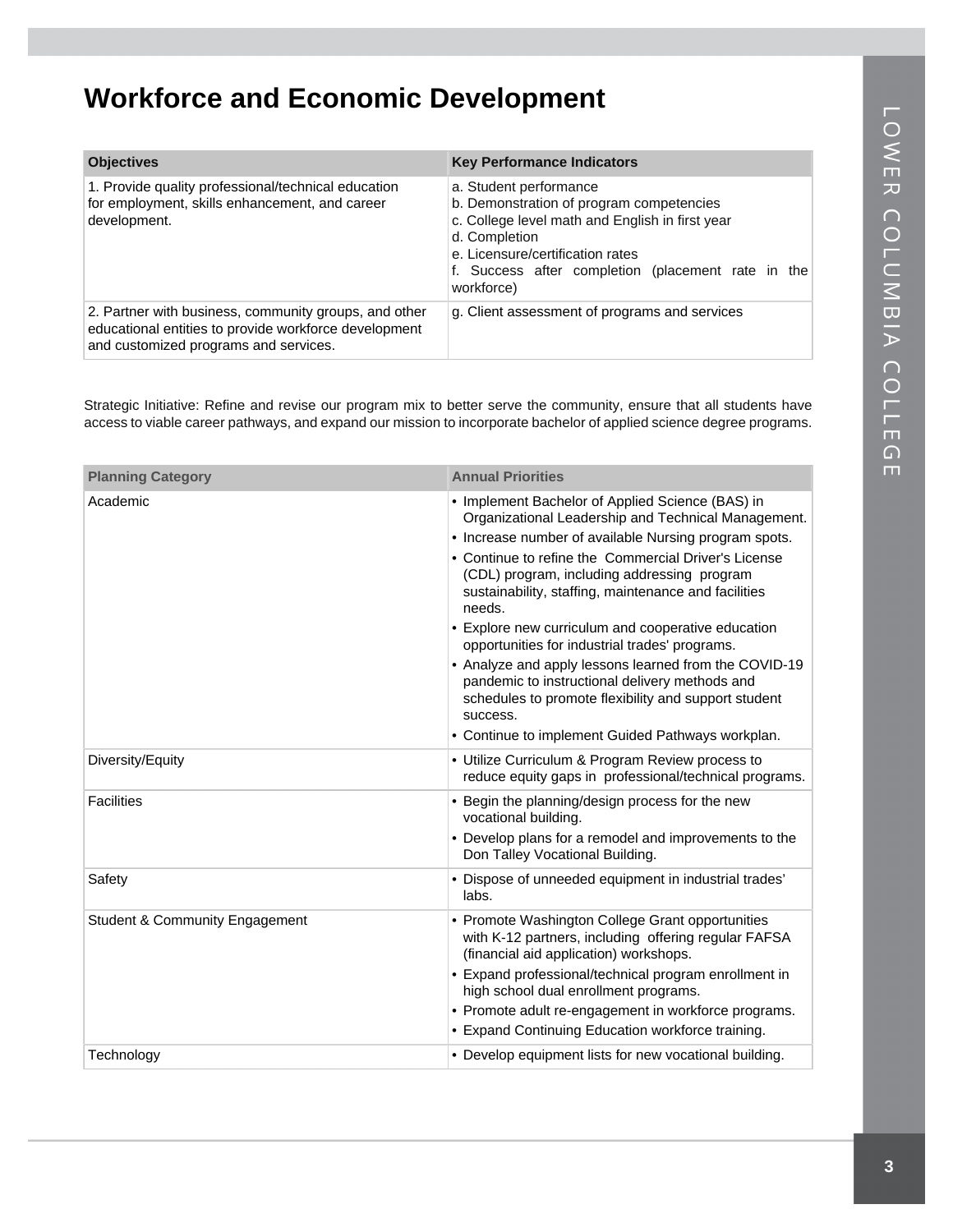## <span id="page-3-0"></span>**Preparation for College Level Studies**

| <b>Objectives</b>                                    | <b>Key Performance Indicators</b>                  |
|------------------------------------------------------|----------------------------------------------------|
| 1. Ensure that students who are under-prepared for   | a. Basic skills achievement                        |
| college level studies have access to developmental   | b. Preparation of incoming students                |
| coursework and bridge opportunities to college level | c. Academic performance of developmental education |
| work.                                                | students                                           |

Strategic Initiative: Redesign our certificate and degree pathways and associated supports, addressing identified equity gaps, in order to maximize student achievement and learning.

| <b>Planning Category</b>       | <b>Annual Priorities</b>                                                                                             |
|--------------------------------|----------------------------------------------------------------------------------------------------------------------|
| Academic                       | • Implement Basic Skills and Precollege integration as<br>part of Guided Pathways.<br>• Expand I-BEST offerings.     |
| Diversity/Equity               | • Increase the proportion of students transitioning from<br>Basic Education for Adults to college level studies.     |
| <b>Facilities</b>              | • Analyze Transitional Studies' needs for the new<br>vocational building.                                            |
| Student & Community Engagement | • Assess students' knowledge of technology prior to<br>the start of each quarter and provide resources as<br>needed. |
| Technology                     | • Continue to expand technology access for Transitional<br>Studies and other students.                               |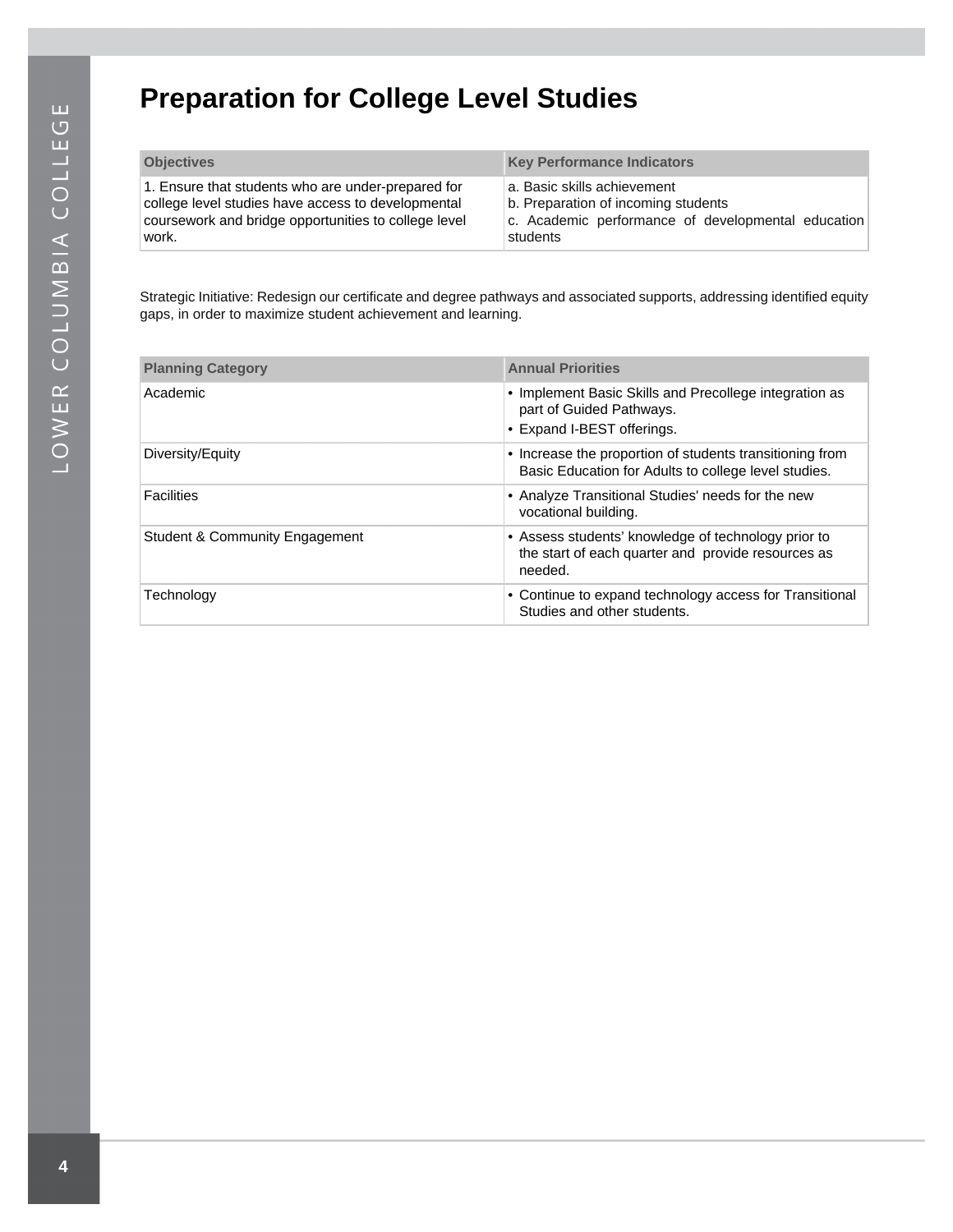## <span id="page-4-0"></span>**Academic Transfer**

| <b>Objectives</b>                                                                                                                | <b>Key Performance Indicators</b>                                                                                                                      |
|----------------------------------------------------------------------------------------------------------------------------------|--------------------------------------------------------------------------------------------------------------------------------------------------------|
| 1. Offer courses and support for students to meet the<br>requirements for transfer from Lower Columbia College.                  | a. Student performance.<br>b. Transfer readiness.<br>c. Demonstration of General Education Outcomes<br>d. College level math and English in first year |
| 2. Provide the support for transfer students to<br>successfully transition to upper division college and<br>university programs. | e. Completion and academic transfer rate.<br>f. Success after completion/transfer                                                                      |

Strategic Initiative: Redesign our certificate and degree pathways and associated supports, addressing identified equity gaps, in order to maximize student achievement and learning.

| <b>Planning Category</b>                  | <b>Annual Priorities</b>                                                                                                                                                                                                                                                              |
|-------------------------------------------|---------------------------------------------------------------------------------------------------------------------------------------------------------------------------------------------------------------------------------------------------------------------------------------|
| Academic                                  | • Continue to implement Guided Pathways workplan.<br>• Implement pre-nursing associate degree pathway.<br>• Analyze and apply lessons learned from the COVID-19<br>pandemic to instructional delivery methods and<br>schedules to promote flexibility and support student<br>success. |
| Diversity/Equity                          | • Utilize Curriculum & Program Review process to<br>reduce equity gaps in academic transfer programs.                                                                                                                                                                                 |
| <b>Facilities</b>                         | • Finish renovating the Learning Commons.                                                                                                                                                                                                                                             |
| <b>Student &amp; Community Engagement</b> | • Strengthen recruiting and enrollment efforts,<br>including promotion of opportunities available through<br>the University Center.                                                                                                                                                   |
| Technology                                | • Maintain remote learning technology systems.                                                                                                                                                                                                                                        |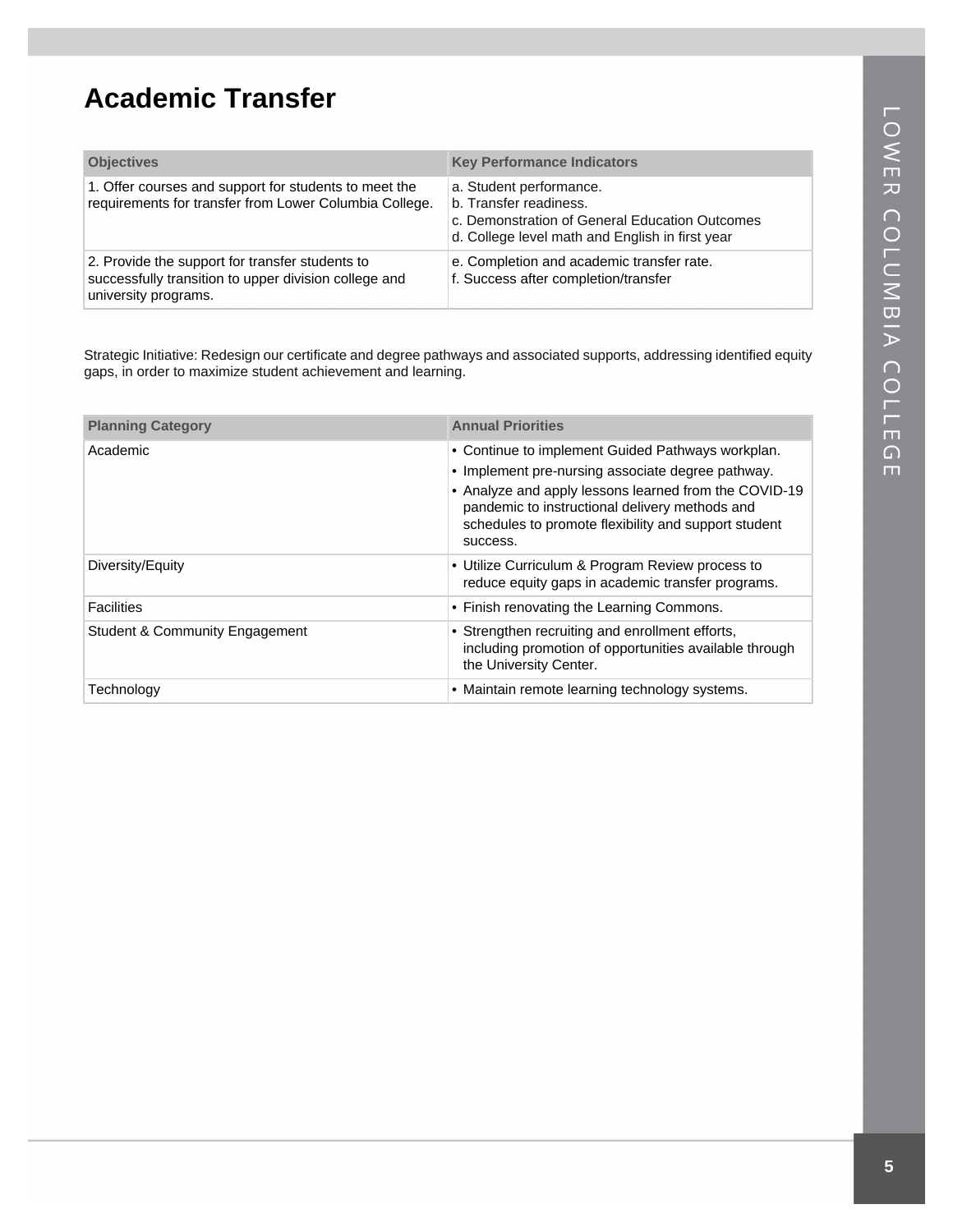## <span id="page-5-0"></span>**Student Access, Support and Completion**

| <b>Objectives</b>                                                                                                                     | <b>Key Performance Indicators</b>                                                                                                                                                         |
|---------------------------------------------------------------------------------------------------------------------------------------|-------------------------------------------------------------------------------------------------------------------------------------------------------------------------------------------|
| 1. Offer a full array of educational programs and support<br>services to meet the diverse needs of Cowlitz and<br>Wahkiakum counties. | a. Participation rates in service district<br>b. Enrollment                                                                                                                               |
| 2. Provide students with the support needed to pursue<br>and achieve their educational goals.                                         | c. Student persistence (overall)<br>d. Completion (overall)<br>e. Student satisfaction with support services<br>f. Faculty-student engagement<br>g. Student satisfaction with instruction |

Strategic Initiative: Simplify our onboarding, advising and related support services to get and keep more students, including those from historically underrepresented groups and vulnerable populations, on the path to completion.

| <b>Planning Category</b>                  | <b>Annual Priorities</b>                                                                                                                                                                                                                                                                                                                                                                                                                                                                                                                                                             |
|-------------------------------------------|--------------------------------------------------------------------------------------------------------------------------------------------------------------------------------------------------------------------------------------------------------------------------------------------------------------------------------------------------------------------------------------------------------------------------------------------------------------------------------------------------------------------------------------------------------------------------------------|
| Academic                                  | • Continue to engage faculty in recruitment activities with<br>prospective students, including building sustainable<br>multicultural outreach to assist with developing key<br>strategies, and planning and delivering events.<br>• Continue to expand educational opportunities for high<br>school students through the 'Open Doors' and 'College<br>in the High School' programs.<br>• Continue to work toward implementing alternative<br>degree/certificate completion options for those pursuing<br>selective admission programs such as nursing (e.g.<br>pre-nursing DTA/MRP). |
| Diversity/Equity                          | • Identify and partner with culturally specific<br>organizations and community leaders to better<br>understand and support the needs of underrepresented<br>students.<br>• Continue to analyze data regarding barriers to<br>onboarding and retaining underrepresented student<br>populations.<br>• Seek ways to increase enrollment of male students.                                                                                                                                                                                                                               |
| <b>Facilities</b>                         | • Refine comprehensive plan for college-owned housing<br>for students.                                                                                                                                                                                                                                                                                                                                                                                                                                                                                                               |
| <b>Student &amp; Community Engagement</b> | • Improve timely and effective communication with<br>students regarding financial aid, transfer, and other<br>services and resources.<br>• Continue to implement Guided Pathways workplan.                                                                                                                                                                                                                                                                                                                                                                                           |
| Technology                                | • Continue efforts to digitize student processes, including<br>ongoing development of electronic forms, to promote<br>accessibility and support modernization.                                                                                                                                                                                                                                                                                                                                                                                                                       |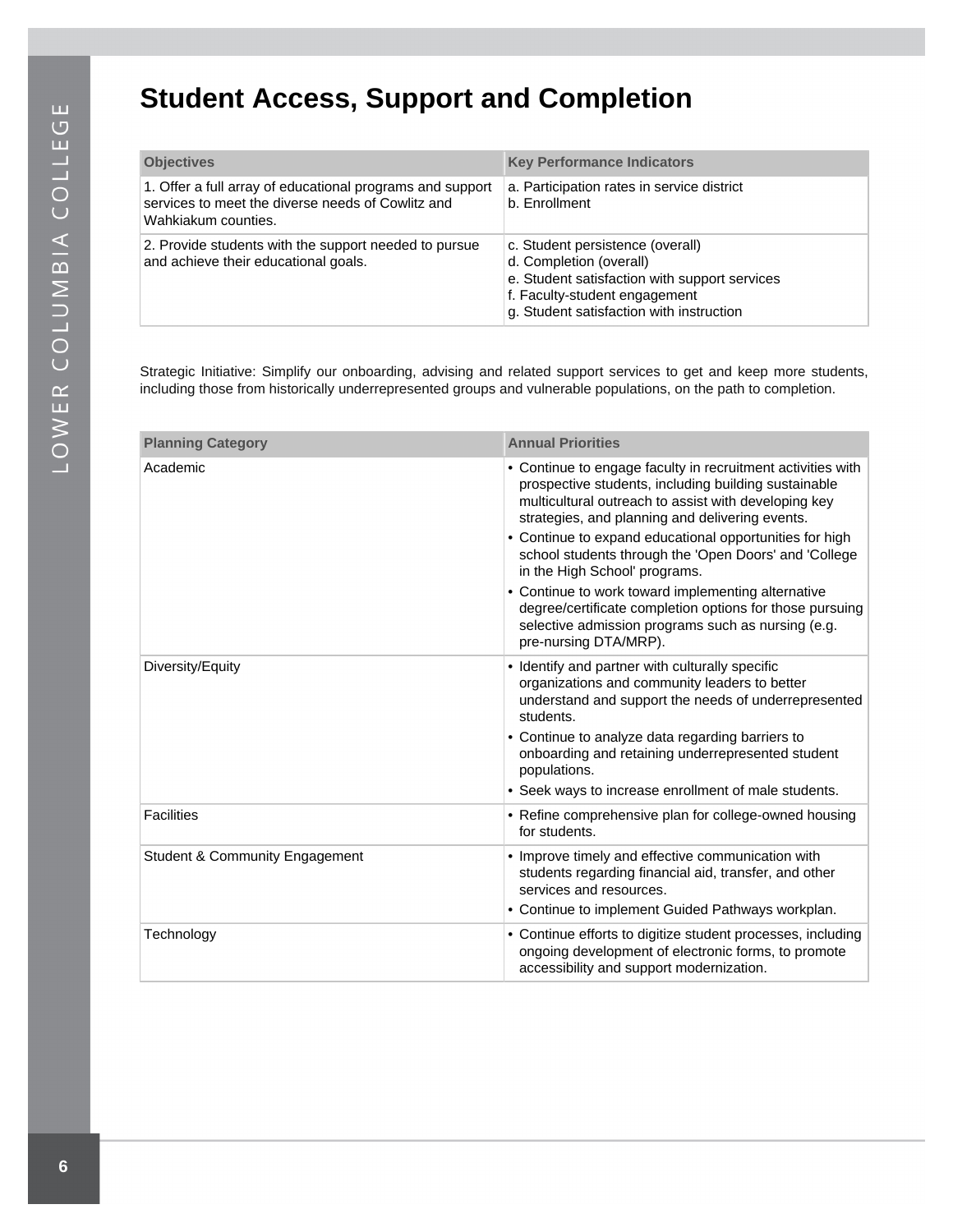## <span id="page-6-0"></span>**Institutional Excellence and Community Enrichment**

| <b>Objectives</b>                                                                                                                                              | <b>Key Performance Indicators</b>                                     |
|----------------------------------------------------------------------------------------------------------------------------------------------------------------|-----------------------------------------------------------------------|
| 1. Demonstrate our commitment to institutional integrity<br>by investing in our campus, students and employees.                                                | a. Employee satisfaction and morale<br>b. Condition of infrastructure |
| 2. Uphold our reputation for high quality and contribute<br>to the value of the community by promoting excellence in<br>our programs, services and activities. | c. External perceptions/satisfaction with LCC                         |

Strategic Initiative: Restructure our operating budget and systems to promote long-term viability, sustainability, and equity.

| <b>Planning Category</b> | <b>Annual Priorities</b>                                                                                                                                                                                                                                                                                                                                                                         |
|--------------------------|--------------------------------------------------------------------------------------------------------------------------------------------------------------------------------------------------------------------------------------------------------------------------------------------------------------------------------------------------------------------------------------------------|
| Personnel                | • Analyze and apply lessons learned from COVID-19<br>pandemic to increase employee satisfaction and<br>engagement, such as through expanded teleworking<br>and remote attendance at meetings.                                                                                                                                                                                                    |
| Diversity/Equity         | • Continue to expand recruitment efforts to reach<br>underrepresented populations and continually assess<br>hiring practices to ensure an inclusive and equitable<br>process.<br>• Assess diversity of scholarship applicants to reduce<br>potential equity gaps.<br>• Integrate Diversity and Equity Institutional Plan.<br>• Increase multicultural representation in public art on<br>campus. |
| Financial                | • Maintain and promote sufficient revenues and reserves<br>to provide sustainability for the College, particularly<br>in light of the pandemic and subsequent enrollment<br>declines.                                                                                                                                                                                                            |
| Safety                   | • Continue to manage and adjust COVID-19 health and<br>safety protocols as needed.<br>• Explore implementation of emergency texting platform.                                                                                                                                                                                                                                                    |
| Technology               | • Continue implementation of ctcLink.<br>• Continue to work on integration of third-party<br>applications with ctcLink.<br>• Continue to explore implementation of customer<br>relations management (CRM) software.<br>• Maintain remote work technology systems.                                                                                                                                |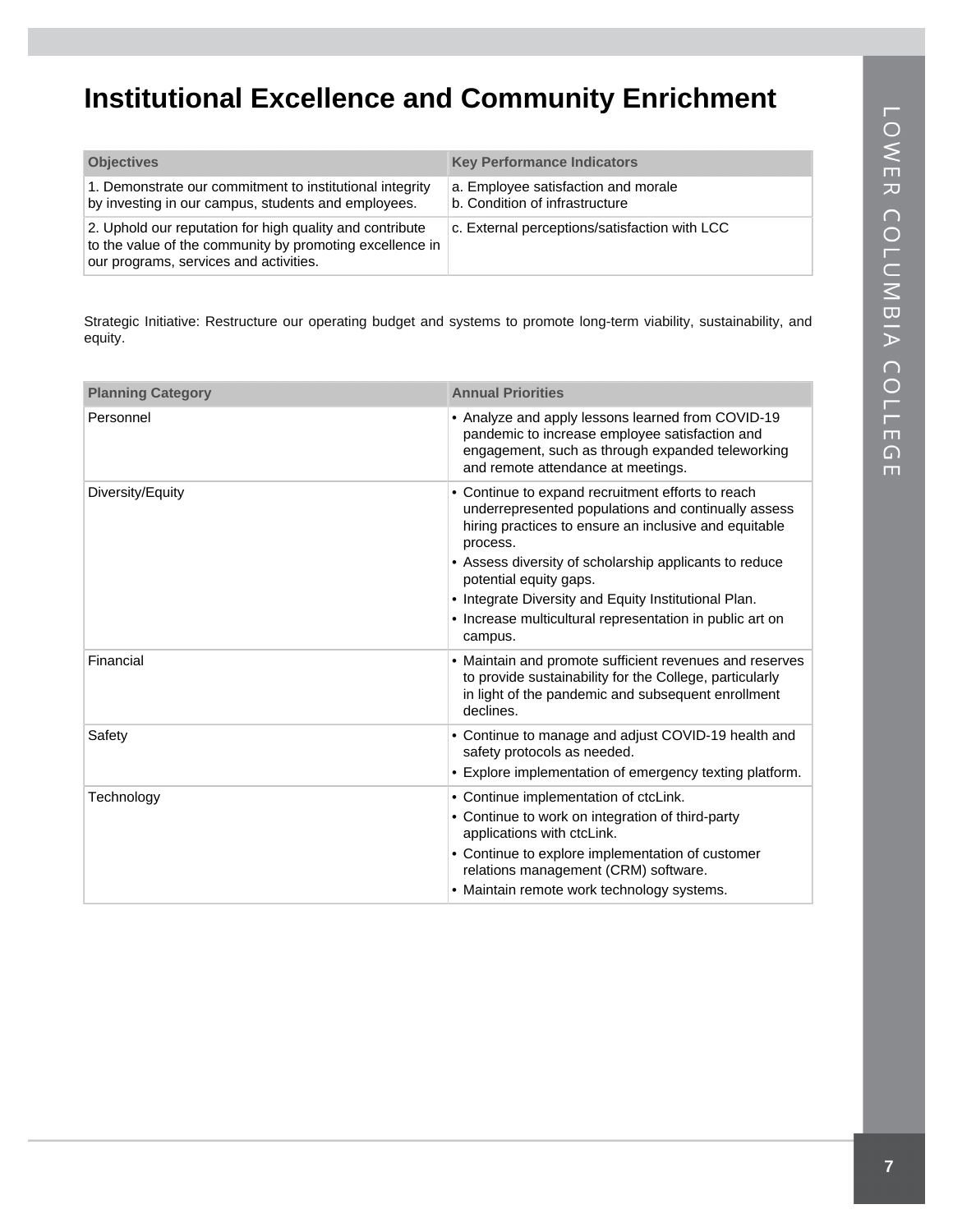## <span id="page-7-0"></span>**Strategic Plan Components**

## **LCC Strategic Planning Terms Defined**

Following are the most commonly used terms in relation to strategic and operational planning at Lower Columbia College.

#### **Mission**

The overarching purpose for the organization. The Mission statement is reviewed annually in February by the LCC Board of Trustees per our policy governance guidelines.

#### **Vision**

How we view ourselves. The Vision statement is reviewed annually in February by the Board.

#### **Values**

The specific principles that guide us in our work. The Values statement is reviewed annually in February by the Board.

#### **Objectives**

What we intend to accomplish within each distinct area of service (mission area). Objectives are required by the NWCCU and are set by the Board.

#### **Key Performance Indicators (KPIs)**

Metrics we use to measure progress toward accomplishing our mission. KPIs are required by the NWCCU and are set by the Board.

#### **Monitoring Reports**

We report our status with each of our KPIs in annual **[Monitoring Reports](https://lowercolumbia.edu/disclosure/institutional-effectiveness-monitoring.php)**. There is one Monitoring Report for each mission area, presented to the Board at five meetings throughout the year. Each Monitoring Report has a review team made up of faculty and staff from across the institution, with student and community representatives. Analysis from the teams is included in each report.

#### **Strategic Initiatives**

The approach or approaches we will take within each mission area to keep us moving toward achieving our mission **over the next three to five years.** Input for the Strategic Initiatives comes from members of the Monitoring Report review teams, the Executive Leadership Team, LCC employees (based on input provided during campus review periods), and the Board.

#### **Annual Priorities**

The tactics we will use to keep us moving toward achieving our mission **over the next year.** Input for the Annual Priorities comes from members of the Monitoring Report review teams, the Executive Leadership Team, LCC employees (based on input provided during campus review periods), and the LCC Board of Trustees.

#### **Planning Categories**

Planning Categories represent the different types of planning that need to occur across all Core Themes to ensure we are staying on track with accomplishing our mission.

#### **Unit and Supporting Plans**

Supporting documents that contain more detail about what is happening in different areas of the campus are referred to as unit and supporting plans. Examples include the **[Emergency Operations Plan](https://services4.lowercolumbia.edu/info/webresources/Institutional-Research/Emergency-Operations-Plan.pdf)**, and **[Facilities Master Plan](https://services4.lowercolumbia.edu/info/webResources2/BuildingsFacilities/MasterPlan/LCCMasterPlanFinal-03-27-2015.pdf)**.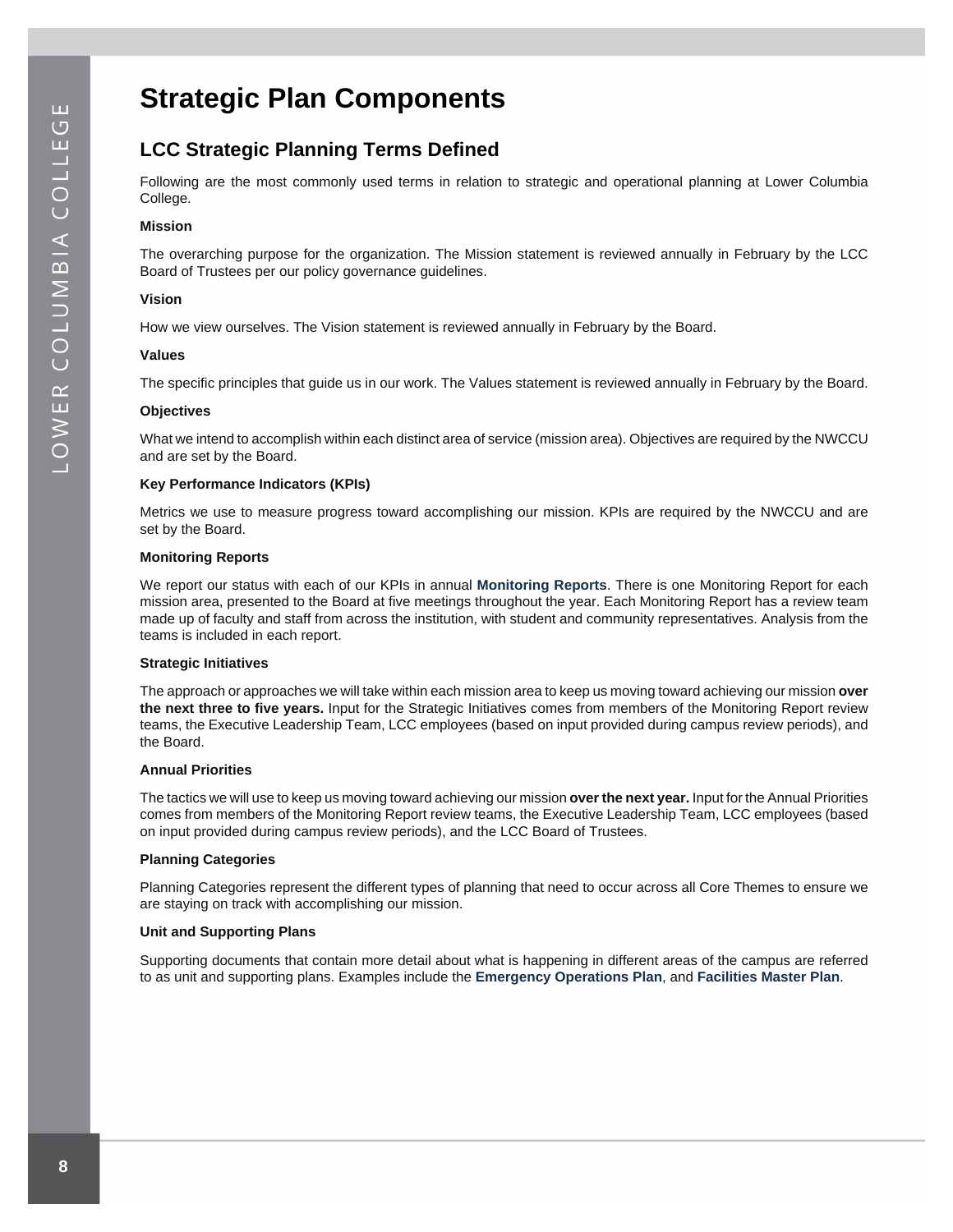## <span id="page-8-0"></span>**Non-Discrimination and Anti-Harassment Statement**

### **Non-Discrimination Statement**

Lower Columbia College offers over 70 associate degree and certificate options in a variety of fields, providing a rich complement of technical/professional, basic skills, and continuing education programs.

Degree or certificate seeking students must apply for program admission and register in the degree or certificate program. The College will take steps to ensure that lack of English language skills will not be a barrier to admission or participation in all educational and vocational education programs.

The College provides equal opportunity in education and employment and does not discriminate on the basis of race, color, national origin, citizenship or immigration status, age, perceived or actual physical or mental disability, pregnancy, genetic information, sex, sexual orientation, gender identity, marital status, creed, religion, honorably discharged veteran or military status, or use of a trained guide dog or service animal as required by Title VI of the Civil Rights Act of 1964, Title VII of the Civil Rights Act of 1964, Title IX of the Educational Amendments of 1972, Sections 504 and 508 of the Rehabilitation Act of 1973, the Americans with Disabilities Act and ADA Amendment Act, the Age Discrimination Act of 1975, the Violence Against Women Reauthorization Act and Washington State's Law Against Discrimination, Chapter 49.60 RCW and their implementing regulations.

### **Non-Discrimination and Anti-Harassment Policy**

Lower Columbia College provides equal opportunity in education and employment and does not discriminate on the basis of race, color, national origin, citizenship or immigration status, age, perceived or actual physical or mental disability, pregnancy, genetic information, sex, sexual orientation, gender identity, marital status, creed, religion, honorably discharged veteran or military status, or use of a trained guide dog or service animal, as required by Title VI of the Civil Rights Act of 1964, Title VII of the Civil Rights Act of 1964, Title IX of the Educational Amendments of 1972, Sections 504 and 508 of the Rehabilitation Act of 1973, the Americans with Disabilities Act and ADA Amendment Act, the Age Discrimination Act of 1975, the Violence Against Women Reauthorization Act and Washington State's Law Against Discrimination, Chapter 49.60 RCW and their implementing regulations.

Harassment is defined as a form of discrimination consisting of physical or verbal conduct that denigrates or shows hostility toward an individual because of their membership in a protected class or their perceived membership in a protected class. Harassment occurs when the conduct is sufficiently severe, persistent, or pervasive that it has the effect of altering the terms or conditions of employment or substantially limiting the ability of a student to participate in or benefit from the College's educational and/or social programs and/or student housing.

• **[Discrimination & Harassment Complaint Procedure](https://lowercolumbia.edu/publications/administrative-policies/_assets/documents/235.1A_Procedure.pdf)** located at lowercolumbia.edu/publications/administrativepolicies/\_assets/documents/235.1A\_Procedure.pdf

## **Title IX and Sexual Misconduct**

Title IX helps to foster safe and respectful college environments that better protect students, faculty and staff from incidents of sex-based discrimination and sexual harassment, including sexual violence, relationship violence and abuse.

• Learn more at **[Title IX and Sexual Misconduct](https://lowercolumbia.edu/titleix-sexual-misconduct/index.php)** located at lowercolumbia.edu/titleix-sexual-misconduct/index

Sexual Harassment is defined as a form of discrimination consisting of unwelcome, gender-based verbal, written, electronic and/or physical conduct. Sexual harassment does not have to be of a sexual nature, however, and can include offensive remarks about a person's gender. There are two types of sexual harassment.

- Hostile Environment Sexual Harassment occurs when the conduct is sufficiently severe, persistent, or pervasive that it has the effect of altering the terms or conditions of employment or substantially limiting the ability of a student to participate in or benefit from the College's educational and/or social programs and/or student housing.
- Quid Pro Quo Sexual Harassment occurs when an individual in a position of real or perceived authority, conditions the receipt of a benefit upon granting of sexual favors.

Sexual violence is a form of sexual discrimination and harassment. Nonconsensual sexual intercourse, nonconsensual sexual contact, incest, statutory rape, domestic violence, dating violence, and stalking are all types of sexual violence.

• • Learn more at **[Title IX and Sexual Misconduct](https://lowercolumbia.edu/titleix-sexual-misconduct/index.php)** located at lowercolumbia.edu/titleix-sexual-misconduct/index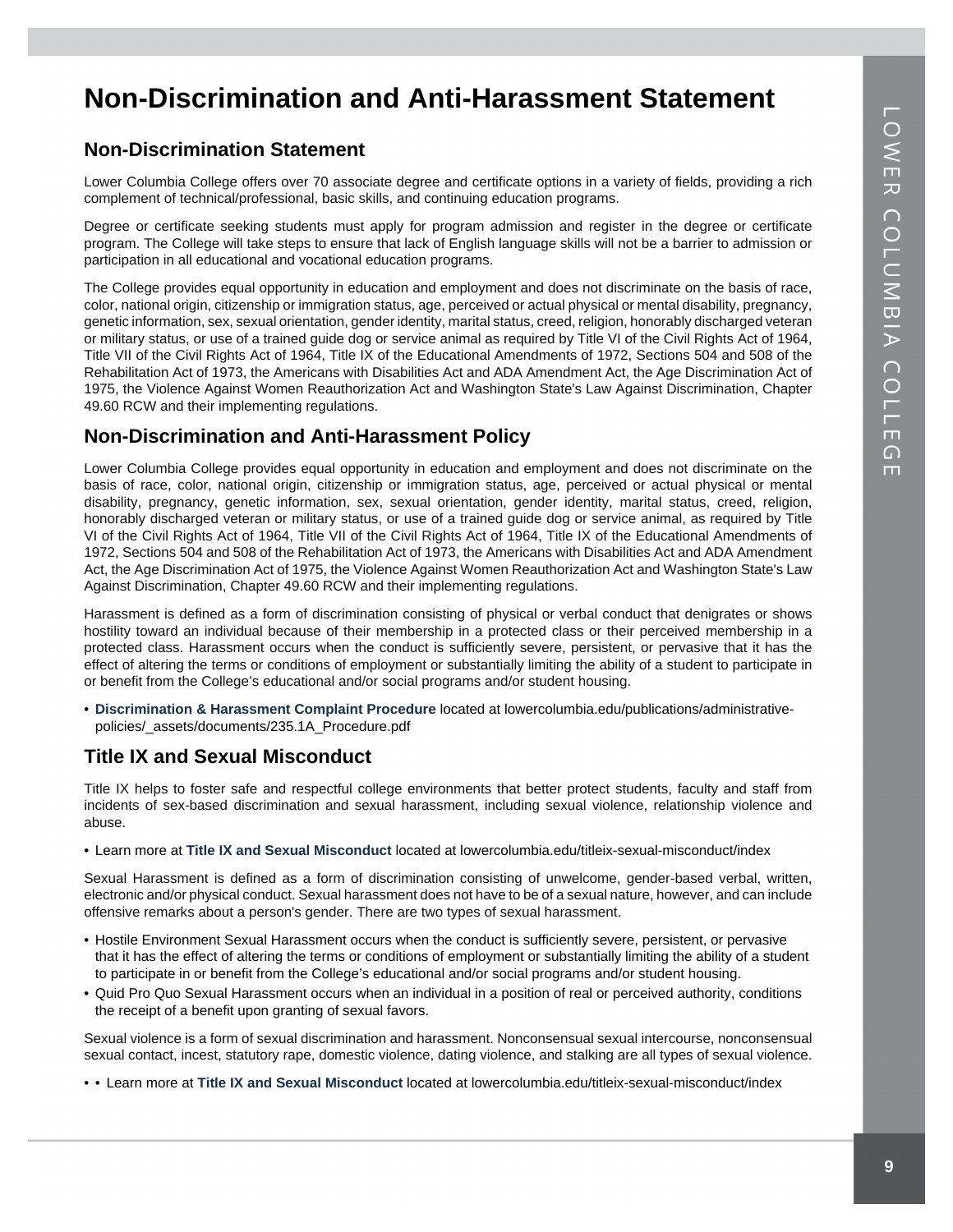## **For inquries regarding this policy please contact:**

Vice President of Foundation, HR & Legal Affairs, Title IX/EEO CoordinatorOffice: Administration Building, Rm. 122 Lower Columbia College, 1600 Maple Street, Longview, WA 98632

**[\(360\) 442-2121,](https://lowercolumbia.edu/publications/strategic-plan/tel:+13604422121)**

**[title9@lowercolumbia.edu](mailto:title9@lowercolumbia.edu?subject=Non%20Discrimination%2FAnti%20Harassment%20Policy%20Inquiry)** TTY/Video Relay Service: 7-1-1 or **[\(800\) 833-6388](https://lowercolumbia.edu/publications/strategic-plan/tel:+18008336388)**

Vice President for Student Services, Title IX/EEO Deputy CoordinatorOffice: Admission Center, Rm. 158 Lower Columbia College, 1600 Maple Street, Longview, WA 98632 **[360.442.2300](https://lowercolumbia.edu/publications/strategic-plan/tel:+13604422300) [title9@lowercolumbia.edu](mailto:title9@lowercolumbia.edu?subject=Non%20Discrimination%2FAnti%20Harassment%20Policy%20Inquiry)** TTY/Video Relay Service: 7-1-1 or **[\(800\) 833-6388](https://lowercolumbia.edu/publications/strategic-plan/tel:+18008336388)**

### **Publications in Alternative Formats**

College publications available in alternate formats upon request by contacting:

**[Disability Support Services.](https://lowercolumbia.edu/disability/index.php) [\(360\) 442-2340,](https://lowercolumbia.edu/publications/strategic-plan/tel:+13604422340)** TTY/Video Relay Service: 7-1-1 or **[\(800\) 833-6388](https://lowercolumbia.edu/publications/strategic-plan/tel:+18008336388)**

### **Non-Discrimination and Anti-Harassment Information in Spanish**

**[DECLARACIÓN DE NO DISCRIMINACIÓN](https://lowercolumbia.edu/disclosure/non-discrimination/non-discrimination-spanish.php)** is located at lowercolumbia.edu/disclosure/non-discrimination/nondiscrimination-spanish.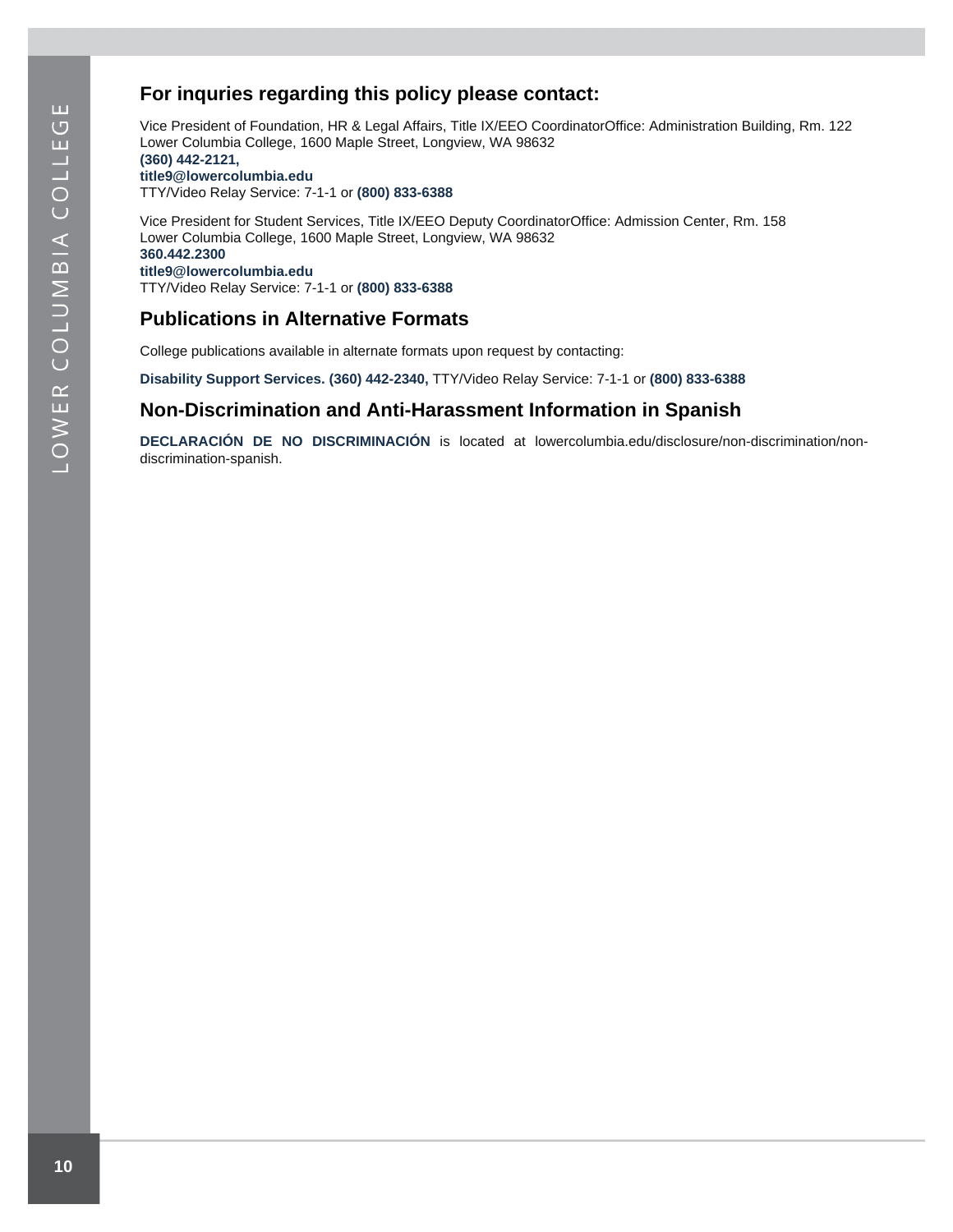## **Document Index**

## **A**

Academic Transfer....................... [5](#page-4-0) Anti-Harassment Statement . . . . . . . [9](#page-8-0)

## **I**

Institutional Excellence and Community Enrichment............... [7](#page-6-0)

### **M**

Mission . . . . . . . . . . . . . . . . . . . . . . . . . . . . . . . . . . . . . . . [2](#page-1-0)

## **N**

Non-Discrimination Statement . . . . [9](#page-8-0)

### **P**

| Preparation for College Level |  |
|-------------------------------|--|
|                               |  |

## **S**

| Strategic Plan Components 8 |  |
|-----------------------------|--|
| Student Access Support and  |  |
|                             |  |

## **V**

### **W**

| Workforce and Economic |  |
|------------------------|--|
|                        |  |